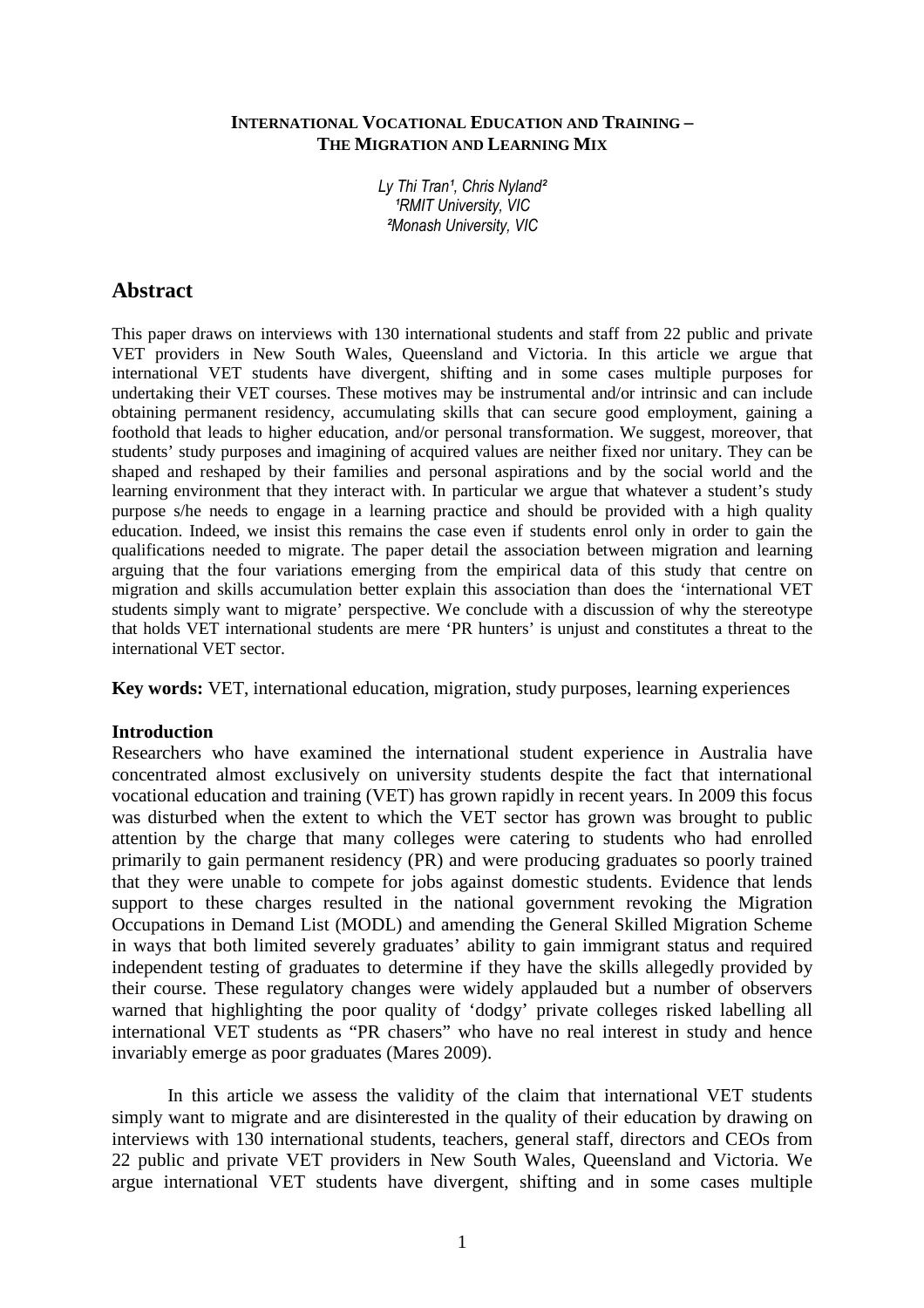purposes for undertaking their chosen course of study. These motives may be instrumental and/or intrinsic and can include obtaining permanent residency, accumulating skills that can secure good employment, gaining a foothold that leads to higher education, and/or personal transformation. We suggest, moreover, that students' study purposes and imagining of acquired values are neither fixed nor unitary. They can be shaped and reshaped by their families and personal aspirations and by the social world and the learning environment that they interact with. In particular we argue that whatever a student's study purpose s/he needs to engage in a learning practice and should be provided with a high quality education. Indeed, we insist this remains the case even if students enrol only in order to gain the qualifications needed to migrate. Accordingly, it is important that scholars, educators and policy makers have a sound theoretical and empirical understanding of how teachers, the learning environment and pedagogic practices can facilitate international students' engagement in learning and ensure high quality outcomes. The paper begins by introducing the literature that has examined the reasons why international students study in the VET sector. We then proceed to detail the association between migration and learning arguing that the four variations that centre on migration and skills accumulation better explain this association than does the 'international VET students simply want to migrate' perspective. We conclude with a discussion of why the stereotype that holds VET students as mere 'PR hunters' is unjust and constitutes a threat to the international VET sector.

### **The Literature**

Since 2005 VET has been the fastest growing sector of international education in Australia and in August 2009 became the largest by volume of both enrolments and commencements (AEI, 2009a). Asian markets dominate this activity, representing 85.0% of all VET enrolments with India being the lead market with a 29 per cent share followed by China with a share of 7 per cent. 'Management and Commerce' dominated VET international education with 55% per cent of enrolments, 'Food, Hospitality and Personal Services' ranked second with 17 per cent followed by 'Society and Culture' with a contribution of 10 per cent. Most VET enrolments were with non-government providers (84 per cent) and 16 per cent were enrolled in state institutions (AEI, 2009b).

 When VET became the largest education exporter this development catalysed speculation that the growth of the sector was being spurred by a rapid increase in the number of institutions that exist primarily to assist individuals attain residency rather than provide a genuine teaching experience, in short, 'PR factories'. This was a charge fed by scholars who highlighted the large number of international students studying hairdressing and cookery (Birrell & Perry 2009; Birrell et al. 2009). These authors claimed that this fast growth is closely associated with the advantage DIAC's Migrant Occupations in Demand List (MODL) accords international students who complete their studies in certain areas of 'Food, Hospitality and Personal Services'. Those who assert immigration is the primary determinant influencing when and what VET international students elect to study can rightly point to quantitative and qualitative data that has shown VET students place great emphasis on the possibility that they might be able to migrate. In 2007 Education International (AEI) reported 51 per cent of VET respondents had reported that the wish to migrate was an important or very important factor influencing their study location decision and 38 per cent conceded a migration agent had been an important 'influencer' assisting them to make the decision as to where and what to study (AEI 2007). In 2010 these findings were reinforced by JWT Education which reported that a survey of university international students had revealed 28 per cent had been influenced in their decision to study in Australian by the hope that they would be able to migrate (see Table One).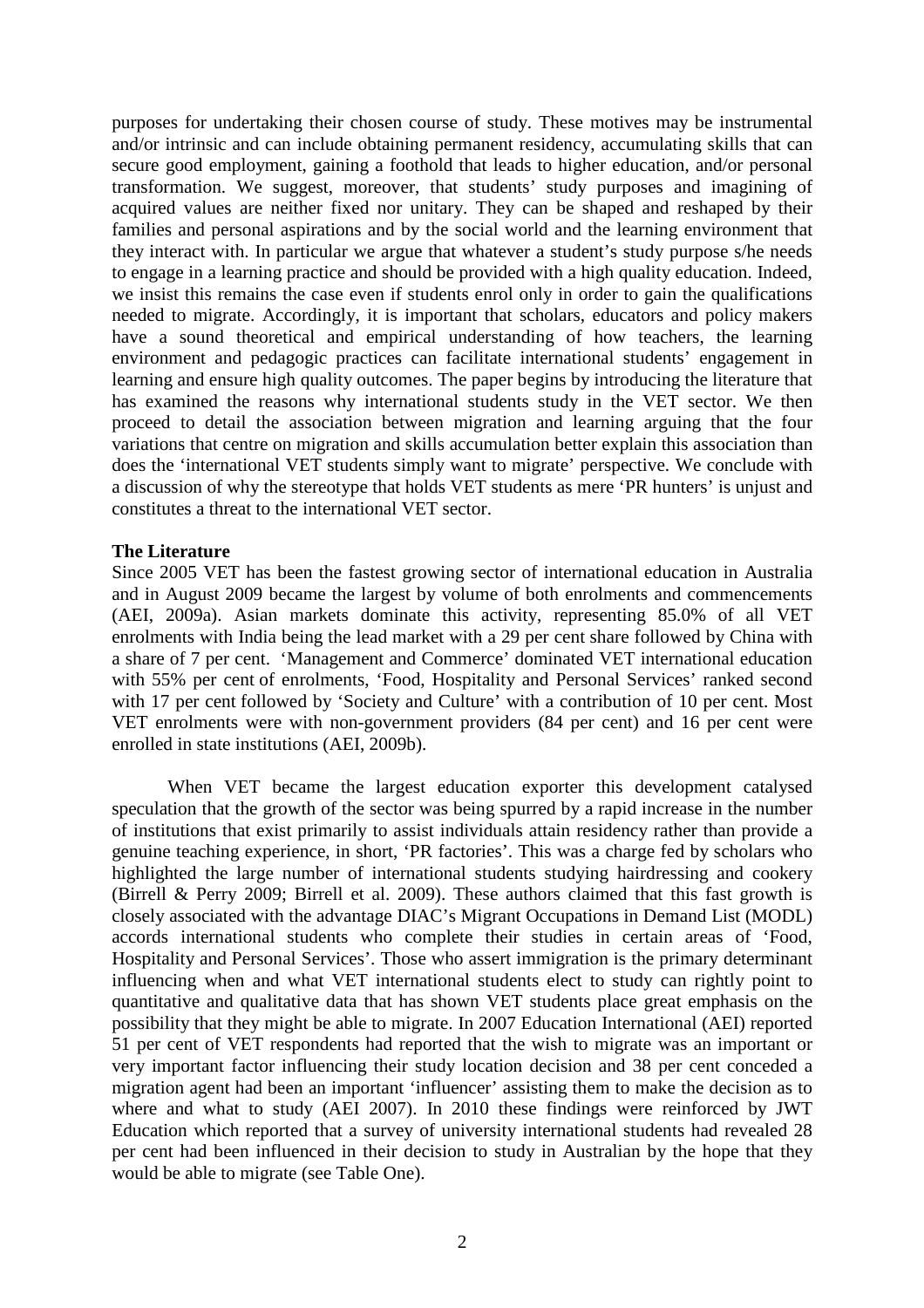

### *Source: JWT Education 2010*

 That an initial wish to immigrate tends to become manifest in action likely to lead to migration has been made clear in further AEI publications. These include studies that found 81 per cent of VET students intended to find a job in Australia when they completed their course (AEI 2007) and 78 percent of international VET and higher education student respondents approaching the end of their course had either applied for (30%) or planned to apply for (48%) permanent resident status (AEI 2008, 9).

 Commentators who emphasize the promise of migration when discussing why VET students study in Australia have also been informed by qualitative data. Notable in this regard is the work of Baas (2006) who draws on 200 interviews with Indian students and host professionals in Melbourne. His basic hypothesis is that Indian students' "main objective is to obtain a permanent residence visa in Australia and … they tailor their choice of course and university with this end in mind" (p1). Baas makes it clear he is not suggesting that the majority of Indian students came to Australia simply to gain permanent residency. The first group in his data initially had no intention of migrating or were unaware that this opportunity existed but subsequently became aware the option was a serious possibility. A second group arrived in Australia with the intention of gaining PR or at least a work permit for a couple of years but also wished to gain skills. Both of these two groups were deeply concerned about the quality of the education they received. However, a third and rapidly growing group was focussed only on PR and had little or no concern about education quality except to the extent that this would assist them gain the qualification required to obtain the desired migration points. Although Baas concedes that groups one and two are concerned about the quality of their education the underlying message of his paper is that the key driver is permanent residency and that overall the education received is of marginal significance. This message is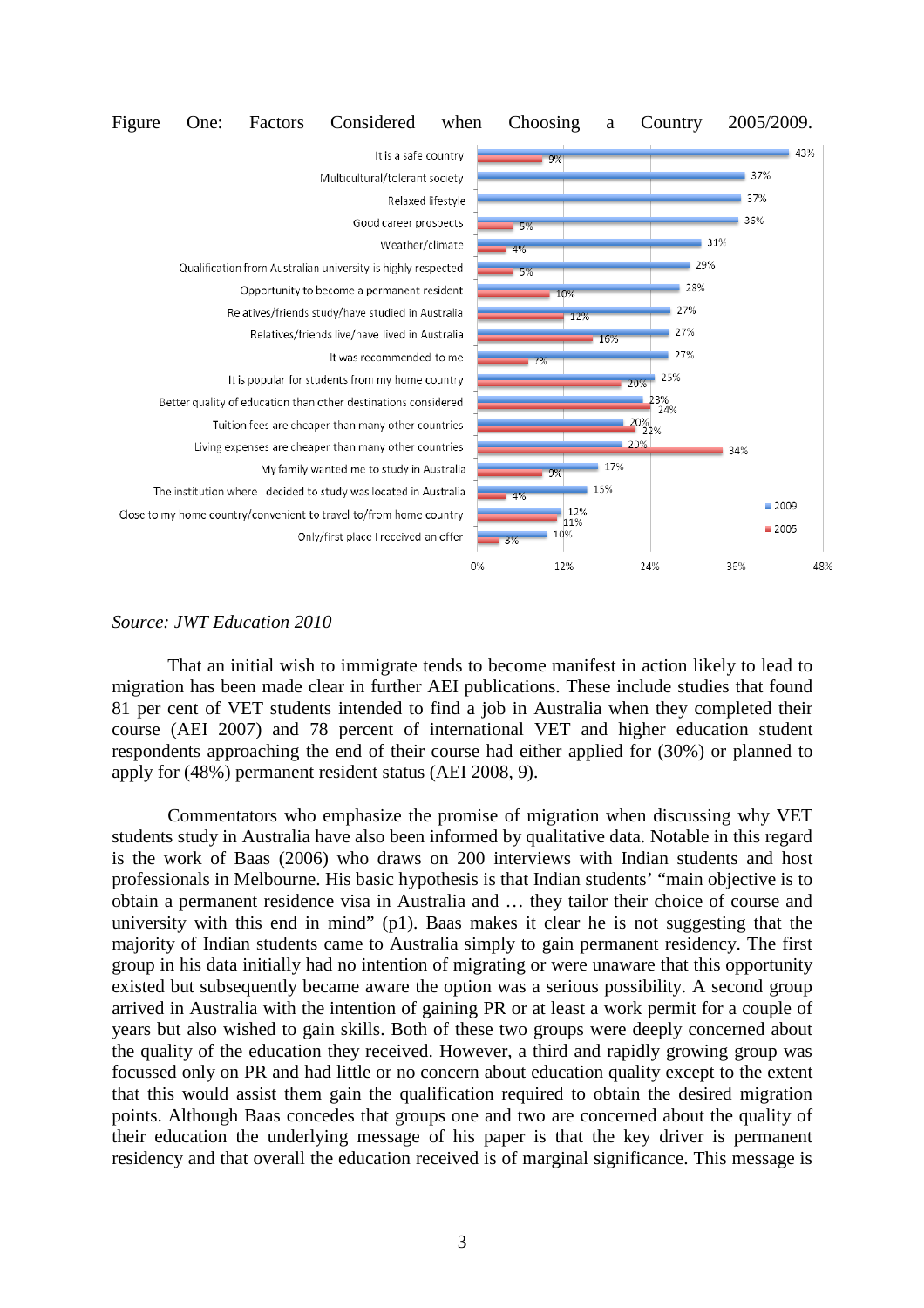driven home by the minimal attention he accords students' aspiration for skills enhancement, intellectual formation, career advancement and personal enrichment.

 The fact that when AEI asked VET international students why they had chosen to study a particular course it had not allowed them the option of identifying migration as an influence has intensified commentators' tendency to focus on the choices students actually make. As a consequence they are all too easily induced to focus on the fact that a significant minority of students study courses that are on the list of occupations that gain maximum migration points but for which there may be little demand in their home country. While this practice is understandable it unfortunately distracts attention from the fact that international VET students overwhelmingly provide answers to why they have chosen their courses similar to those that are key determinants for domestic students. With the latter, primary influences are the possibility of employment advancement, personal aspiration, and opportunity to progress to higher education (Blair et al., 1993, cited in Connelly & Halliday, 2001; Connelly & Halliday, 2001; Maxwell et al, 2000). International VET students, by contrast, report the issues that influence their choice of course include chance of employment (86 per cent), reputation of course (84 per cent), reputation of institution (83 per cent), and cost of course (82 per cent). Moreover, and importantly, nearly all VET respondents (93 per cent) indicate the quality of education is an important or very important motivator (AEI 2007, p.15).

Research on the motivations underlying students' choice of an international education at an Australian University campus in Malaysia shows two forms of investment: positional investments which link to international students' desire to secure better employment opportunities and higher income and self-transformative investments associated with their own expectation to be exposed to a new outlook and new international experience (Pyvis & Chapman, 2007). In particular, recent research has brought a broader lens to the understanding of the motivations and experiences of international students through the concepts of investment and imagined community (e.g. Norton, 2001; Norton & Toohey 2002; Arkoudis & Love, 2008). Drawing on Bourdieu's concept of 'cultural capital', Norton and Toohey (2002) argue that why and how learners invest in their course links to their desire to 'acquire a wider range of symbolic and material resources, which in turn increase the value of their cultural capital' (p.122). Their argument underpins the connection of students' investment in a specific course, their purposes for so doing and their adaptation. This important relationship has however been mainly examined in the context of learners in English as a second language or English for Academic Purposes courses and has gone largely unexplored in the literature on international students in Australia and overseas. The concept of investment focuses on the agency of the learner as a complex and mobile social history with multiple values who has the capacity to organise and reorganise a sense of place and value in the social world (Arkoudis & Love, 2008). However, the discussion of VET international students' study purposes so far has made sweeping generalizations and implies uniformity in relation to why and how international students study in VET providers. Analysing the link between students' values and purpose of investing in their course and their learning experiences will offer an alternative conceptual view from which to examine international students' learning adaptation and provide new and deeper insights into their learning practices in VET.

In sum, what the literature suggests is that even if the course chosen by a VET student is influenced by a wish to migrate, it is highly likely the student will also be swayed by the desire for a positive learning experience. Highlighting this revelation is of the greatest importance. For if educators and policy makers mistakenly believe VET international students have enrolled merely to meet migration requirements they are unlikely to provide the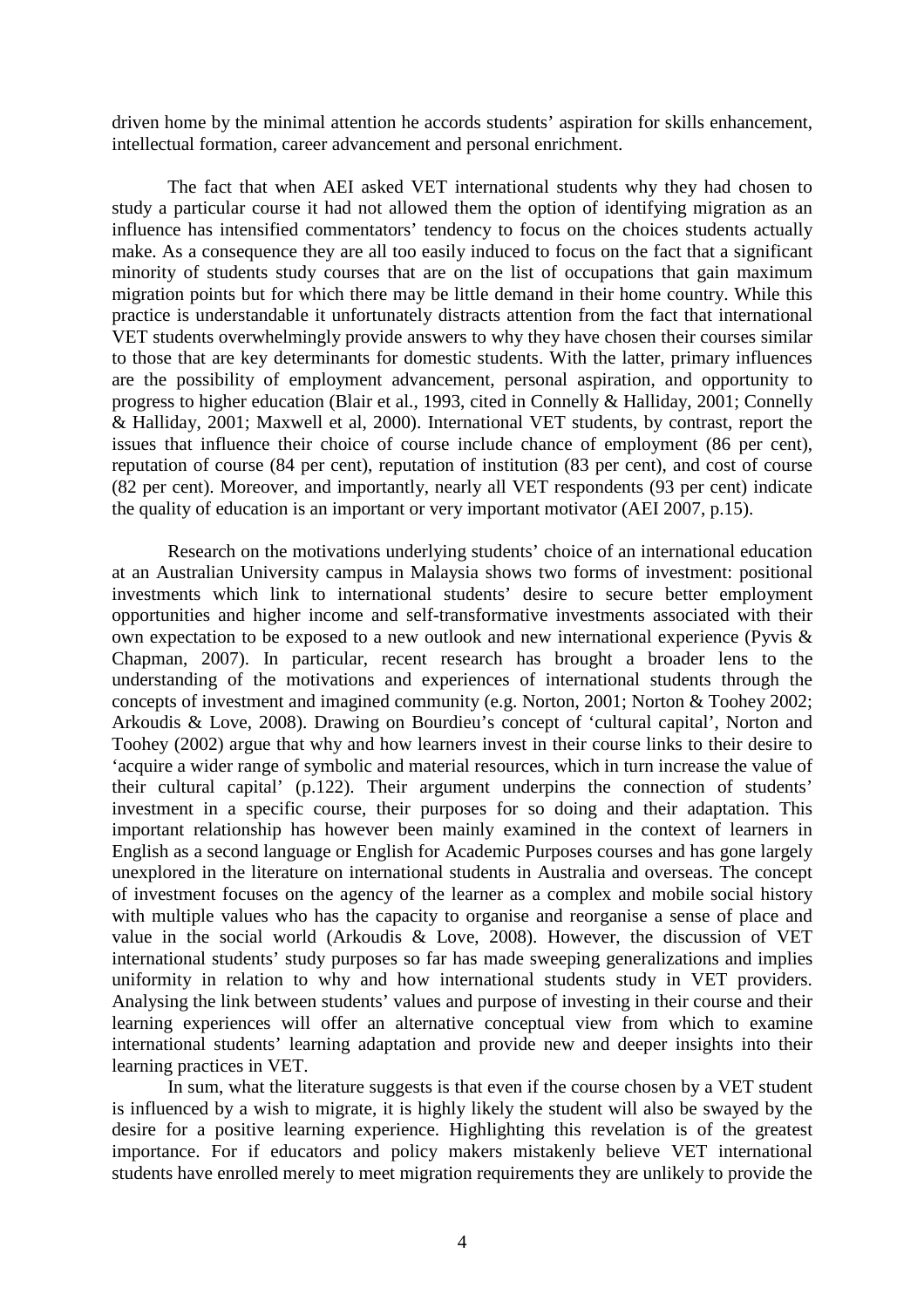commitment and resources individuals deserve both as students and customers. In the next section of the paper we draw on the voices of VET international students to clarify the association between migration and learning.

## **International students' study purposes and learning experience**

The argument underlying this paper is supported by interviews with 130 international students, teachers, support staff, international program managers and CEOs from 22 VET providers in NSW, QLD and VIC. The majority of student interviewees were from India and China which represent the two largest source countries in the VET sector (AEI, 2010). For a small number of student participants who were interviewed during their first two weeks following enrolment, a second round of interviews were conducted at the end of their first semester. The purpose of the second interview was to gain insight into how students are transformed in the process of adapting to the learning practices of their VET courses. The first named author of this paper also stays in touch with the participants after the interviews via email and telephone. She has also taken part in student activities, visited their homes and workplaces and participated in their workshops, practice and theory classes in order to observe and understand the multiple dimensions of international students' life and study in Australia.

 The data generated by the interviews uncovered four variations of the complex relationship between permanent residency and international students' motives in undertaking VET courses: some students are motivated to enrol in a VET course by a dual desire to secure PR and attain the skills associated with their chosen occupation, a second group views migration as a 'second chance opportunity', a third sees PR as the sole reason to enrol in VET course and the fourth have no interest in gaining PR or have lost any interest they may once have had. In addition, as with domestic students the data reveals personal interest, personal aspiration and the possibility of using VET as a pathway to university or employment in their home country is important to many international students. In short, the data shows that while migration is a motivator for many students it is not present to the extent that has been suggested by numerous media commentators and by some academics.

# *Obtaining skills-qualifications and PR*

 Many interviewees were enrolled in their VET course because they wanted to secure both PR and the qualifications needed to be successful in their chosen occupation. For example a Filipino student enrolled in commercial cookery with a state training provider advised:

First of all, I am very interested in cooking, that's my love, my passion… And the course is also a stepping stone for permanent residency. My love for cooking makes me really interested in the course right now and the PR gives me the will to survive, it gives me the drive to try harder (Filipino, Hospitality, TAFE, VIC)

This student explicitly expresses that both her passion for cooking and her desire to migrate to Australia are significant elements motivating her to study in the VET sector. During the interview she emphasized how her passion for her chosen occupation and her determination to secure permanent residency provide her with the strength to overcome the emotional hardship of leaving her son behind with her parents in the Philippines and the need to juggle a part-time job and study. The student positions herself as being ready and empowered to respond to the challenging educational experiences she must confront in Australia and reveals that along with her desire to secure permanent residency she is also driven by the wish to fulfil her occupational aspiration.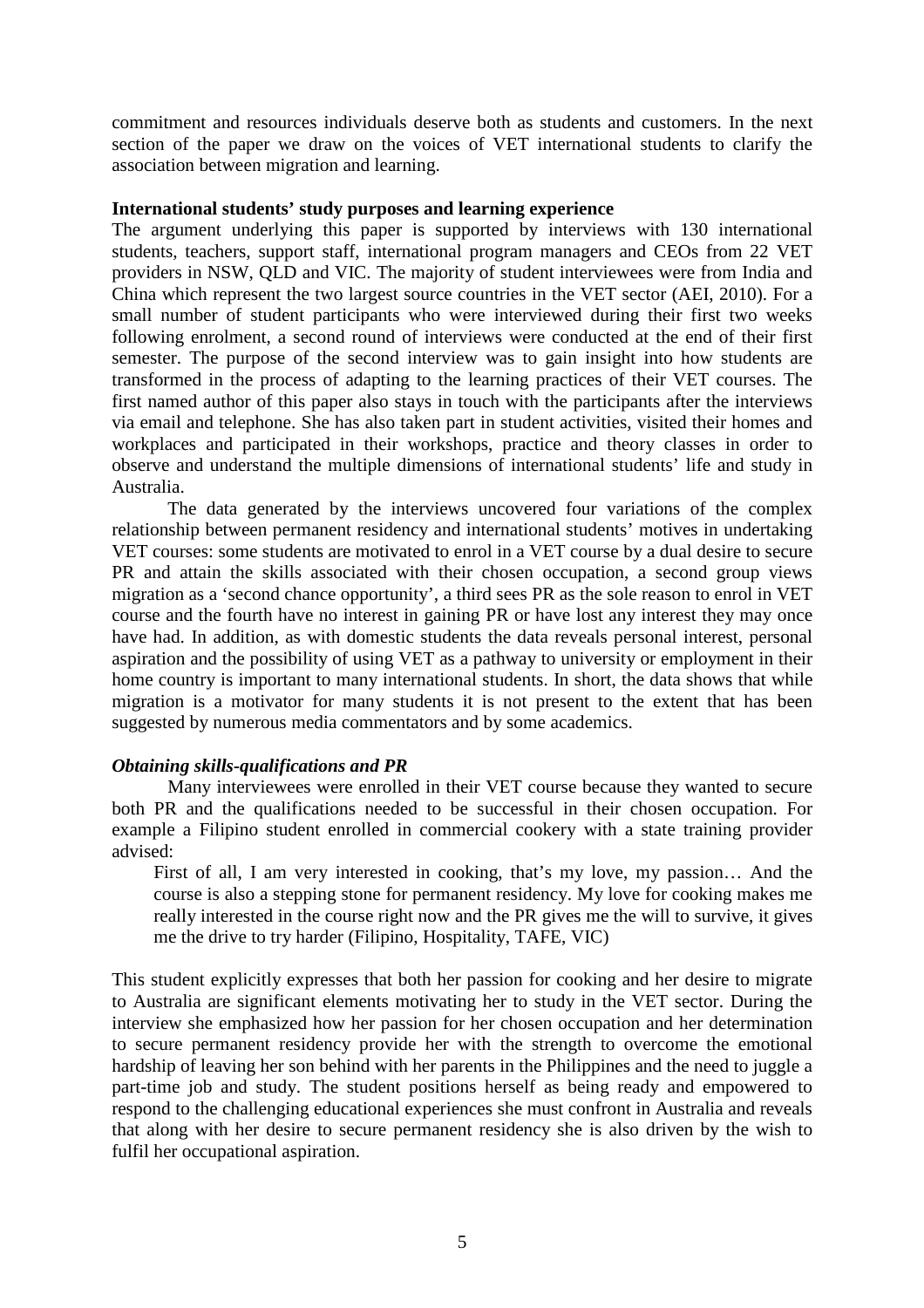Many other students when asked why they had enrolled in their VET course replied they wanted both permanent residency and work skills and qualifications and in so doing observed that they did not accept these two objectives were in conflict:

To be a cabinet maker and to do a trade but it's not so easy to get an apprenticeship in Germany as a girl. So I came to Australia. And of course, I also want to immigrate (German, Cabinet making, TAFE, QLD).

The main reason is for getting permanent residency because I've been in Australia for two years like on holiday visas, working holiday. And then at the end of that I went back to England in July last year and there's not much happening in England and I wanted to come back to Australia… And I thought I wanted to do a course that is going to give me something at the end of it, not just come for no reason. I want to enroll in something that is going to get me a job. So I looked into doing mechanics automotive. And yeah, I want to get permanent residency at the end so I can stay over here. It's good fun. Yeah that's one of the reasons I took the course *because so I've always been around cars since I was little* and then so yeah. (England, Automotive , TAFE, QLD).

From the first, these students had chosen an Australian VET course in the hope of attaining permanent residency and of gaining the skills and qualifications required to pursue their chosen occupation. In short, throughout their period of study both *positional investments* and *self-transformative investments* have been of importance (Pyvis & Chapman, 2007).

## *Permanent residency as a 'second chance opportunity'*

 For other students permanent residency was a prize that began to be sought only after their studies in Australia had commenced:

> Now since I've been here for nearly one year and I quite like here. If I can, I would like to apply for permanent residency. Before I came here I had no idea whether I am going to like this place or not because I've never been overseas. It is my first time. I'd never been out of my province in the South of China, near to Hong Kong. (Chinese, Hospitality, TAFE, NSW).

> At that time [when the student decided to take the course], I did not think about PR, if now I can't take it, no problem, I can go back to my country and use my knowledge from here. I will try for that [for PR], if I could get it, it's good, if I don't get it, it's ok… I come here to study. I don't come here for PR. (Indian, Hospitality, Private college, QLD).

 These students revealed that when they came to Australia, immigration opportunities were of little importance but as they progressed through their course they began to find the possibility of PR attractive. This commonly occurs because the student becomes immersed in the migration culture through interacting with peers who are applying for or have successfully gained PR. Commenting on the students who come to desire PR after arrival in Australia Bass (2006, p.11) acknowledges some of these individuals progress along this path because they find the Australian social and natural environment attractive. However, he downplays the significance of this influence and instead elects to highlight the extent to which students develop an interest in PR because they see it as a 'form of compensation' for an unsatisfactory education experience. By so doing he both denigrates the quality of education in Australia and conveys the impression that these 'dissatisfied customers' constitute a very large proportion of those who learn to desire PR. By contrast, none of our student interviewees voiced this perspective. Rather, they invariably reported they had come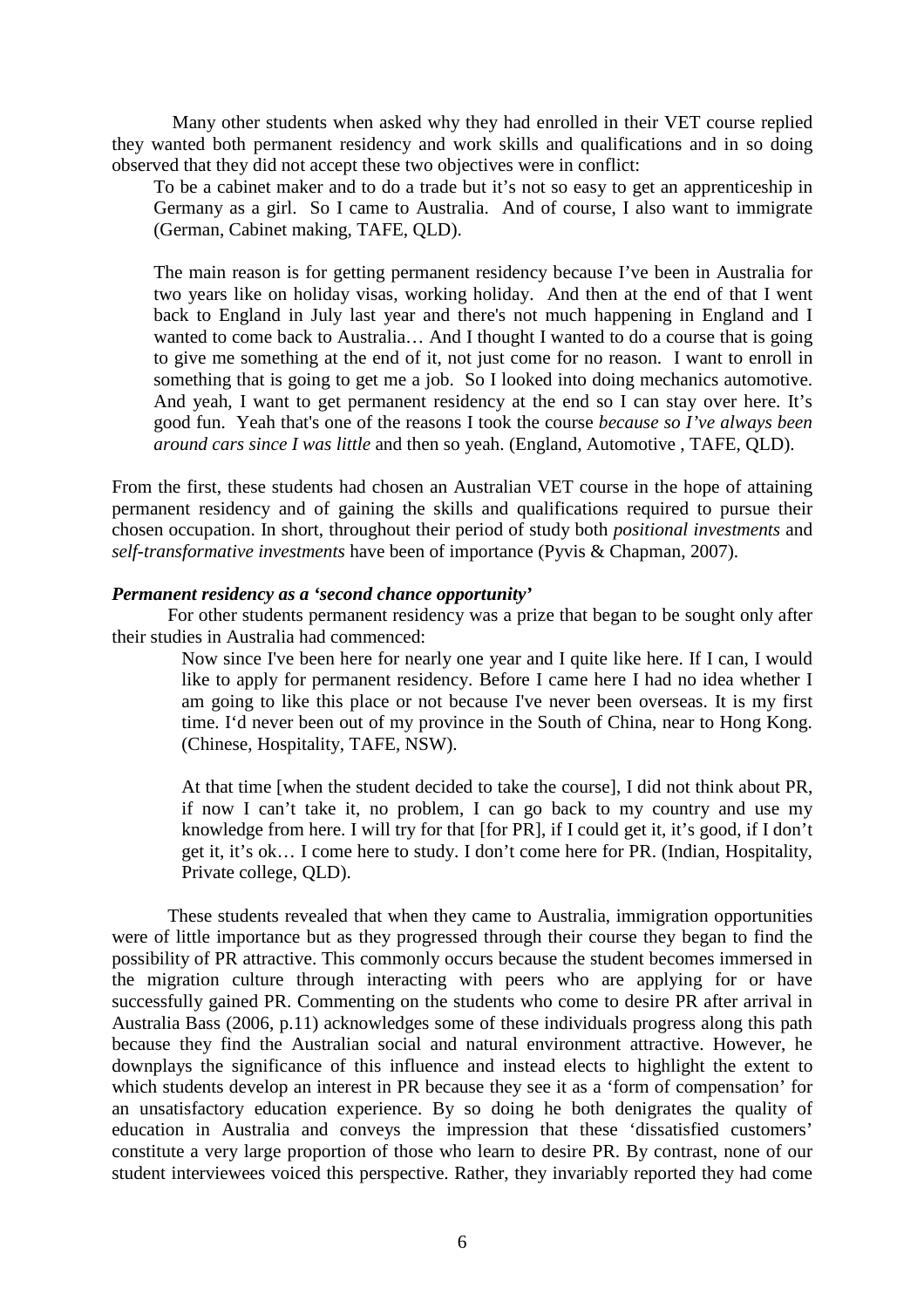to find PR attractive either because they like Australia or because they learn PR can be gained at little cost and consequently is a windfall prize one would be foolish not to seize.

 In particular, some students highlight since they are interested in gaining some international working experience (in this case working experience in a context other than their home country), obtaining PR gives them access to the job market in Australia as an international context. They mention that a PR is often listed as the first criterion in most job descriptions, thereby becoming necessary for them if they wish to apply for a job in Australia after graduation. This group of students also differ from the groups described above because while international students in other PR-oriented groups views migration as an *outcome* of their study in Australia, PR is seen as an '*opportunity*' for this group. In this case, the acquired values that international students attached to their study in Australia are not fixed and limited to common values such as the enhancement of skills and employment advancement but have been extended to include migration. This reflects the flexible response of international students as a mobile population, to the Australian government's policy on skilled migration and the potential for PR that they have become aware of.

## *Initially motivated to secure PR but later on change their mind*

The number of interviewees not interested in migration was also boosted by those students who initially enrolled in a VET course in order to gain PR but decided subsequently that this was not an option they wished to pursue.

Well, when I first came to Australia two years ago, I definitely thought I was going to live in this country forever… Now I am thinking I'm still young and there are so many opportunities around the world. I am going to travel around the world and actually live in different countries (Korean, Hospitality, TAFE, NSW).

At the very beginning I wanted to live in Australia…Yeah and now I don't show much interest about a PR because I could very easily move to America, and I think that maybe fit me better… (Chinese, Hospitality, TAFE, QLD)

These students initially saw PR as an important outcome of their study in Australia but positioned themselves as globally mobile individuals as they came to recognise the options made possible by globalisation. For some, this change emerged from their growing confidence in themselves and the skills they acquire. Indeed, many students in commercial cookery and hairdressing reported that they had enrolled because they wish to gain qualifications in an internationally mobile field in order to gain a 'global passport' that will enable them to work and settle in multiple countries. For others, Australia was initially seen as a promising land but along the way they had realised the lifestyle does not well suit them. Thus this study shows that international students' imagining of the acquired values they wish to pursue via international education is neither fixed nor unitary but can be shaped and reshaped by their changing perspectives, their learning experiences and the external environment with which they interact.

#### *PR Chasing*

 Our interviews confirmed that there are international students who enrol in VET courses in which they have no interest other than the fact that they can generate the points required to immigrate. This was confirmed by student interviewees who commented on fellow students:

So of course I do my own reading and my own research. And so when the teacher is teaching, you know a lot more compared to someone who's not very interested and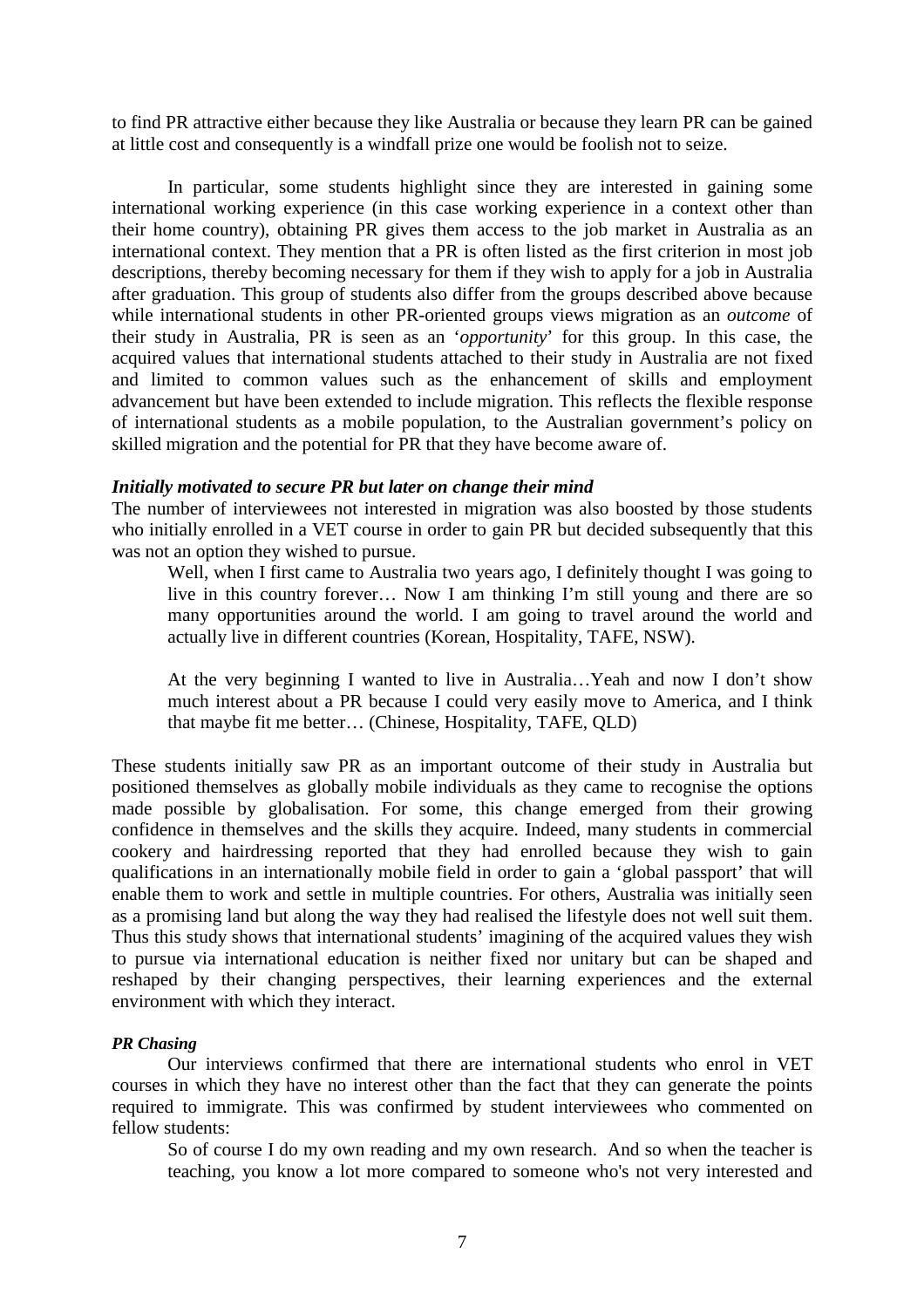doesn't make any effort… They're here mainly for PR in the end. Yeah. So they just come, take their time. You can see the attitude. Like they're not always on time for class. They don't participate in class. Whether they pass or not doesn't matter. You know that kind of attitude? Yeah. And then they didn't pay attention when the teacher is talking. All they want to do is, oh, let's just take the notes or let's just pass the test. (Malaysian, Bakery, Private college, VIC)

Other interviewees conceded that immigration was the sole reason they had chosen their course but in so doing highlighted the fact that this did not mean these students would not work in the relevant industry:

I enrolled in this course for immigration… No. I didn't like bakery. Now I just feel, have a little bit feeling [toward bakery]. So it's basically like people have contact with something for a long time and they have emotion on it... I just learn yeah it is because I said if I want to reach my PR purpose, my goal, I have to get the certificate. How can I get it? I must finish all the courses. So I have to finish all the courses and that's it. And how did I finish all the courses? Just following the teacher and listened. So I followed teachers' instructions and do the assignments and finish exams. And that's it, finish. And now I reach my goals, I succeed (Chinese, Bakery, TAFE, VIC).

Indeed, other interviewees who had enrolled solely in order to gain migration points reported that their teachers had generated in them a genuine interest in the occupation.

I was very bored in cooking. And I am scared at how can I go through this course because I never done any cooking before. But the method and the method of teaching and teachers are so good that now I am feeling very confident to cooking and I can work in the industry also. I enjoy everything. I enjoy most every day. Every hour, I enjoy… They [the teachers] are taking care all the time. They are pushing students, pushing for the whole of the students. And they always checking their students are taking the skills or not. They are very friendly and they are helping but at the same time they are strict also. They don't let you go for a single time… I want to be a chef. *It's my dream now* (Indian, Cookery, TAFE, QLD)

This course will help me to get the PR… No in China I even don't know how to fry an egg. And my teacher, whose name is Mark, he's very nice and he's a very good teacher… Yeah, he changed me, he changed me a lot. He makes me like cooking… Because he's very friendly and his class style is very funny and active. He's very patient to teach us how to cook. Even when we make a mistake and he will help us to get through it. (Chinese, Cookery, TAFE, QLD)

These excerpts reveal that it is the teachers and VET providers that play an important role in making students interested and engaged in the learning. Connelly and Halliday (2001) argue that VET teachers should be responsible for taking students beyond mere instrumentalism and facilitating their engagement in learning. The students' views in this study highlight the significance of teachers' capacity to identify the study purposes of international students and their approaches to engaging students in the learning process and generating the interest of international students in the subjects, which were originally seen by international students themselves as nothing other than a means to migration. In dealing with this group of students, undoubtedly teachers' perceptions of their role and their attitudes towards this responsibility are the key to nurturing students' interest in learning, enabling them to move beyond instrumentalism and seeing migration only as an end goal, to being motivated to develop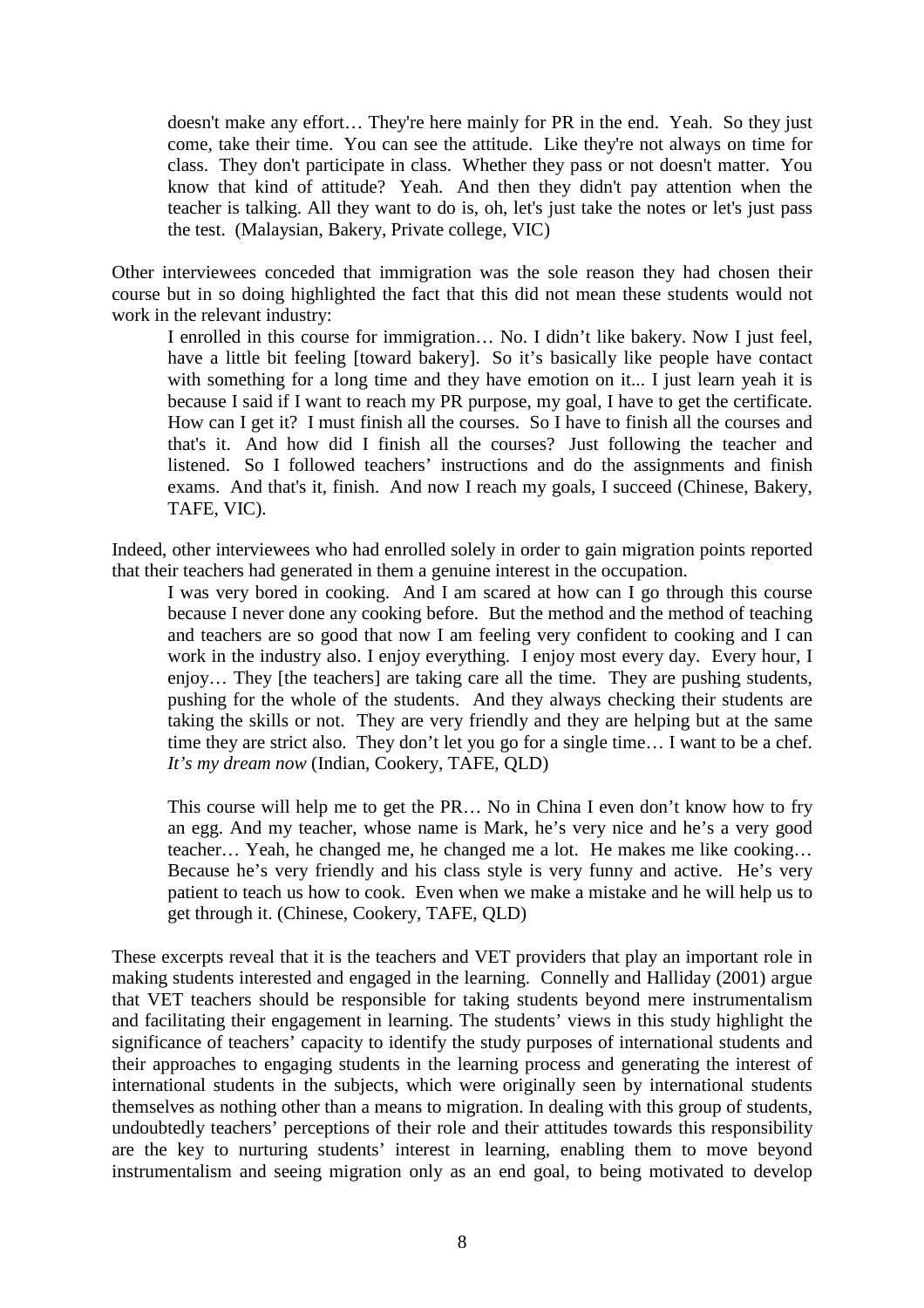vocational skills. In doing so, the teachers play an important role in legitimising student participation in the learning practices (Wenger, 1998). On the other hand, as revealed by some students in this study, some teachers' sweeping generalisations of all international students as solely motivated by the desire to secure PR while overlooking their genuine interest in the course can lead to destructive attitudes and associated implications that negatively impact on international students' learning in VET courses and the teaching of the international student cohorts.

 Suggesting that it is possible for teachers to inspire students who enroll in a subject in which they have no interest to become interested is not to suggest that this is an outcome that can be achieved with all or even most students. To suggest otherwise is to place demands on teachers that are simply unreasonable and unrealistic. Indeed it is a step bound to encourage 'teacher bashing'. Such a step would be particularly unjust in the case with teachers who are compelled labour in colleges that are grossly understaffed and underequipped. In short, teachers who are must work in "PR factories" as described by one student interviewee:

> Every time when you finish your work you have to show it to teacher and then you have to get the signature otherwise without that signature, you did nothing, but to get signature you have to wait so many hours. Busy. Teachers are just like screaming and running. They're also got stressed as well and the teachers would regularly change [resign]. I don't think that they really want to teach the students because they thought they just waste their energy and stuff. One day I said like, "I have done this can you just sign it and check it for me?" And the teacher would say, "Okay, do you want to be a hair designer or you just want to stay here?" And I said, "I just want to stay here." And she rolled her eyes and said, "Okay, pass." (Japanese, Hairdressing Private college, VIC)

The private hairdressing college in which this student enrolled was the cheapest in Melbourne and recruited large numbers of international students even though it had only two teachers. There were often more than 50 students in one class and it is to the teacher's enormous credit that she asked her question and did not simply assume all her students who enrolled in a cheap course did so because they only wanted PR. But to expect that this teacher should act differently when confronted by a student that tells that she has no interest in the course than she did would be unjust.

# *Accumulation of skills and qualifications*

A significant number of interviewees viewed their enrolment in VET solely as a means to gain the skills and qualifications required to pursue their chosen occupation and/or as a pathway to personal development. These students deemed PR an irrelevancy or at most a fringe benefit that might be garnered simply because it is a 'low hanging fruit' if not a windfall. For example, a Thai student explained why he had chosen to study hospitality management at a state Technical and Further Education (TAFE) college:

I'm willing to do it because I love what I do… I mean I know I will be eligible for PR but I am not focusing into it. I am not crazy all over it because I think that is the bonus to my part. But my main point is I have to keep myself focused on my career, profession, refining my skills and that's the most important (Thai, Hospitality management, TAFE, NSW).

This student worked as a pastry chef in his home country and the US before enrolling in a diploma in hospitality management. He is motivated to study because he wishes to upgrade his skills and enhance his ability to secure rewarding and challenging employment in this chosen occupation. The following excerpts from interviews with cookery students offer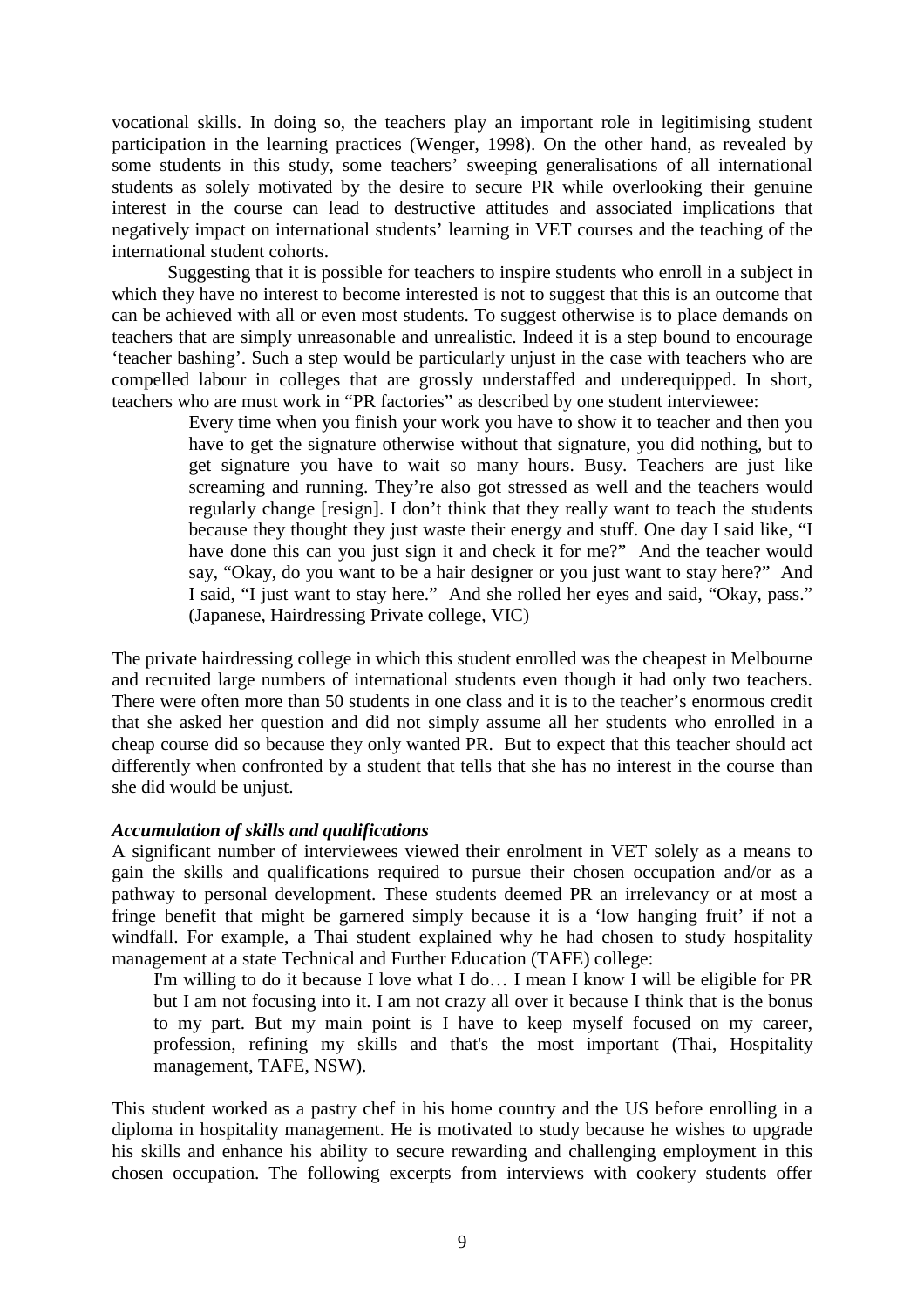further insight into the reasons why international students who are committed primarily to accumulating skills or qualifications would invest in a VET course:

First of all, I am very interested in cookery. Second, I want to set up my own business of commercial cookery. Before I graduated from the university, to open a coffee shop or restaurant was my dream... Then if I get a chance, I want to open a restaurant or a coffee shop. It doesn't have to be big. I really enjoyed so when I came here, the course is very good and everything is what I want. (Chinese, Cookery, TAFE, NSW).

I found if I combine Korean cuisine with the Western cuisine it will rock in this country and anywhere in the world. Because many Koreans have come here and they are doing their restaurants, and it's all just plain Korean and many of the places are not good. My goal is actually to raise that standard by combining these stuffs. Actually, there is a chef from Belgium who is actually doing it. So maybe I can learn from him (Korean, Cookery, TAFE, NSW).

Birrell et al (2009) asserted that international students were willing to pay for a cookery course since this provided them with a pathway to migration to Australia. In their latter paper, Birrell and Perry (2009) further argue that as international students can potentially earn at a minimal level if they return to work in their home country such as India with a VET cooking credential, their investment purpose in Australian education must be to secure permanent residency. Clearly while this may be the case for a number of international students enrolled in VET, the above quotes from international students' interviews show that international students are prepared to pay for their course because many of them are not only genuinely interested in the trade and becoming a cook but also desire to fulfil their dream of running their own commercial cookery business. For a number of the interviewees who prioritised the accumulation of skills a VET course is valued because it provides qualifications they can take to their home country:

 Before I studied at RMIT, I specialised in Business and then I studied that one year. And the purpose I moved to hospitality because you know, when I come into Australia I started work in the hospitality industry. And truly, I fell in love. I love to deal with customer. And also like because you know, in Vietnam tourism and hospitality is growing up very fast. And in the next ten years we enjoy different thing. That's why, that's the purpose I want to take this course to get the knowledge about hospitality, management or the skill how to become a good manager. (Vietnamese, Hospitality, Private college, VIC)

 This industry in my country is not very developed. So that's the main purpose of my study here in Australia. I don't really have intentions of staying here. So yeah, basically that's it (Mexican, TAFE, NSW, Horticulture).

 I want to work there and make the system much better because our government is spending billions of dollars for the betterment of the people. But still we do have malaria cases existing in our country. There are hundreds of these small diseases which are still existing in my country. So like government is spending on the top billions of dollars but here it is not reaching at the bottom level to the people who really require that… So I want to become a part of this system…. So that's why I wanted to have some formal education so I came here. I joined the community welfare course. So right now I'm pursuing it. And as soon as I'll finish that, then I may go back to country and join that health system in our country (Indian, TAFE, NSW, community welfare)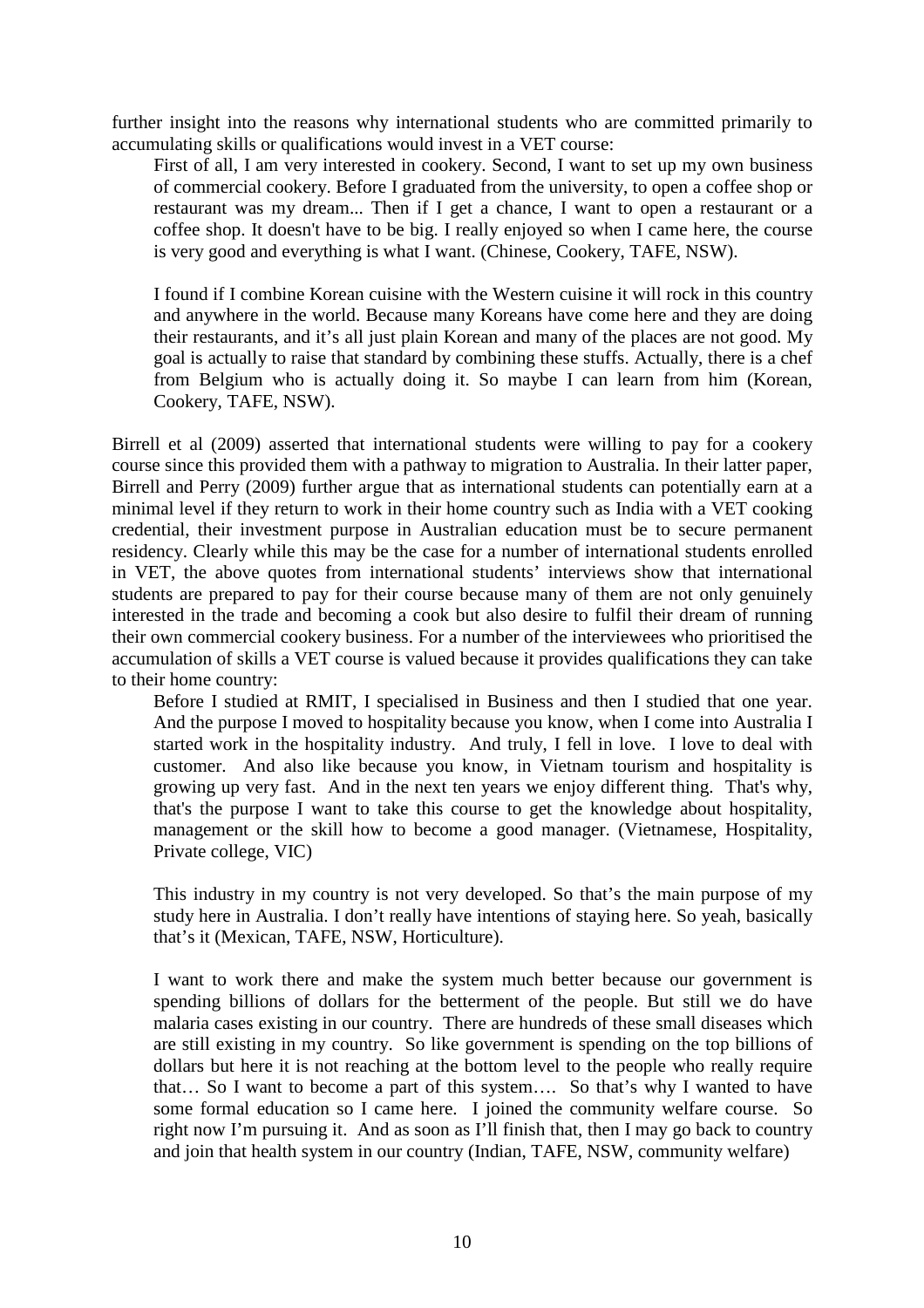These students enrolled in an Australian VET course because they wish to gain skills and qualifications that would enable them to contribute to both their personal success at home and the development of their country. They commonly identified problems that need to be tackled in their homeland and suggested that by returning with their new skills they would be able to help ease these problems. Others referred to emerging industries at home and the consequent growing demand for workers with an international education and qualifications. In brief, these students have pursued their VET course with a particular employment outcome and particular vision for their future that assumes they will be returning to their homeland.

## *VET as a pathway to higher education*

 Many interviewees reported they were undertaking a VET course with the expectation this would provide them with a pathway to university:

It is because I am very interested in game design. This course in this TAFE can be connected to another university, called UTS. The game design course in UTS only accepts people who finish from this course. (Chinese, TAFE, NSW)

Well first, I wanted to be bilingual in English... I have to be bilingual and maybe this course will help me to get into a university. If I can hopefully get a bit of money before and I can maybe enrol for one year or two years in a university. So I think that is a good way to stay, to get a diploma and to have access then later to uni. And if not, I can still go back home and have a diploma I can start to find a job as well. So yeah and I like the fact that it's not as hard as uni, it's a bit more relaxed. (French, Communication and media, TAFE, NSW)

 For many students, a VET credential is significantly less valued in their home country than a university degree. Therefore it is common that their parents expect them to obtain a higher education qualification in the end or they themselves are committed to doing so. Student interviewees provided a number of reasons why they used VET as a pathway to higher education. For the majority of this group, VET is their preferred choice because they cannot afford the fees universities charge and they hope their VET qualifications will enable them to gain a job that will generate the income they need to work their way through university. Others could not meet the IELTS (International English Language Testing System) requirement for university entrance and viewed the VET course as a means to improve their English and/or earn university entrance by completing a course that is taught in English.

### **Conclusion**

 International students who enrol in VET courses in order to gain PR act in a manner that is totally reasonable for they are seeking to win a goal that would transform their lives. Moreover, the fact that thousands of international students would be drawn to courses that earn extra migration points tended to be foreseen by relevant officials and industry representatives. If any criticism is warranted it needs to target the regime in which migration was poorly linked to education and in which regulations were inadequately enforced. This system created a situation that has engendered enormous difficulties for thousands of international students and generated the image that all such students are simply PR hunters. The data presented in this paper has shown this is not the case and highlights the inadequacy of the manner in which the governance of the sector has been conducted. It also highlights the fact that great costs have imposed on all VET international students. Those who enrolled solely to gain an education have had the reputation of their qualifications besmirched and devalued and because of the spill-over effect this situation applies to all VET courses and not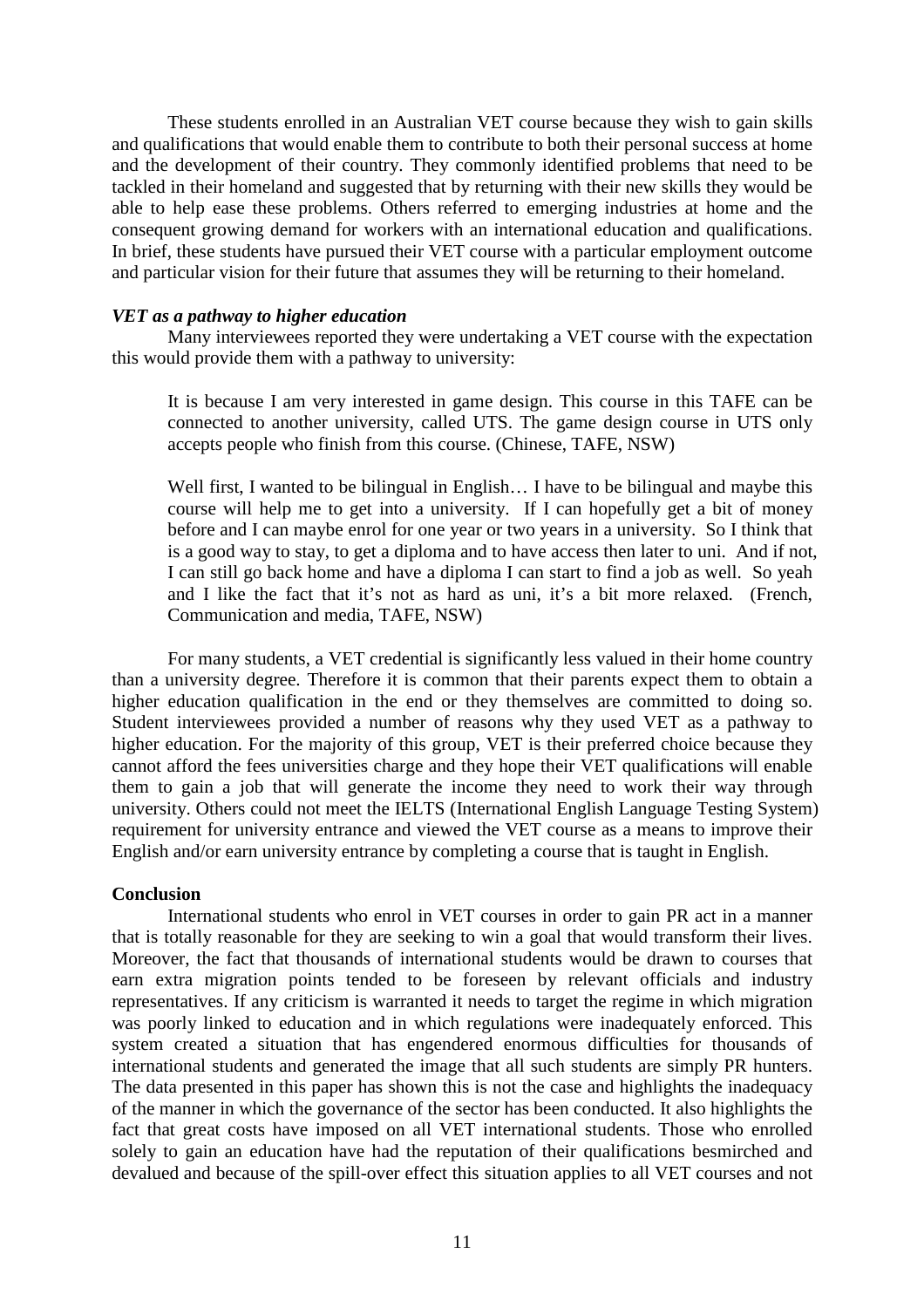only those that were high demand such as cooking and hairdressing. Those who wished to gain qualifications and migrate have been doubly damaged for not only has the value of their qualification been tarnished, in many cases they have lost the chance to migrate that they were led to believe was a serious possibility. Finally, and likewise the PR hunters have doubly lost for they too have forfeited their chance at immigration and gained a much devalued qualifications that at some time they may have wished to utilise.

 Numerous recent articles in the media and the publications by some academics have constructed the image of international students as 'PR hunters', which then is often seen to have negative impact on their learning. At the same time international students' interest in the acquisition of skills, their dream for professional advancement and their aspiration for selftransformation seem to be ignored in recent media discussions as well as most current research on international VET students. The popularisation of international VET students as PR hunters who have little or no interest in receiving a high quality education has also imposed and/or self-imposed serious costs on the sector itself. Without the protectionism provided by the migration-education link the sector will find it difficult to market courses that have been devalued and stereotyped as low quality. In the context created by the 2010 amendments to the migration regulations the sector will need to build an image that is based on an ability to provide a high quality learning experience and consciously address destructive ways of conceptualizing international students. As the excerpts from the interviews with VET international students provided in this paper have revealed these students are vibrant and mobile people who act on their dreams for the future and are motivated by multiple, differing and shifting aims. Their imagining about who they are in the future and about the potential future opportunities has motivated them to invest in the VET courses and perhaps to be prepared to negotiate the complexities arising from studying in an unfamiliar environment and in a language that they are less confident with. In short, these are the type of people Australia needs as migrants and consequently the VET sector has a responsibility to ensure that it rebuilds its image and more fully develops its capacity to enable these students to express their agency in productive and fulfilling ways, to be engaged in an effective learning environment and to realise their dreams.

# **References**

 AEI (2010). End of year summary of international student enrolment data – Australia  $-2009.$ 

http://aei.gov.au/AEI/MIP/Statistics/StudentEnrolmentAndVisaStatistics/2009/MonthlySum mary\_Dec09\_pdf.pdf

 AEI (2009a). Monthly summary of international enrolment data – Australia –August 2009,

http://aei.gov.au/AEI/MIP/Statistics/StudentEnrolmentAndVisaStatistics/2009/MonthlySum mary\_Aug09\_pdf.pdf

 AEI (2009b). Research Snapshot: International students in vocational education and training in 2008. http://aei.gov.au/AEI/PublicationsAndResearch/Snapshots/46SS09\_pdf.pdf

 AEI (2007). 2006 International Student Survey: Vocational Education and Training Summary Report.